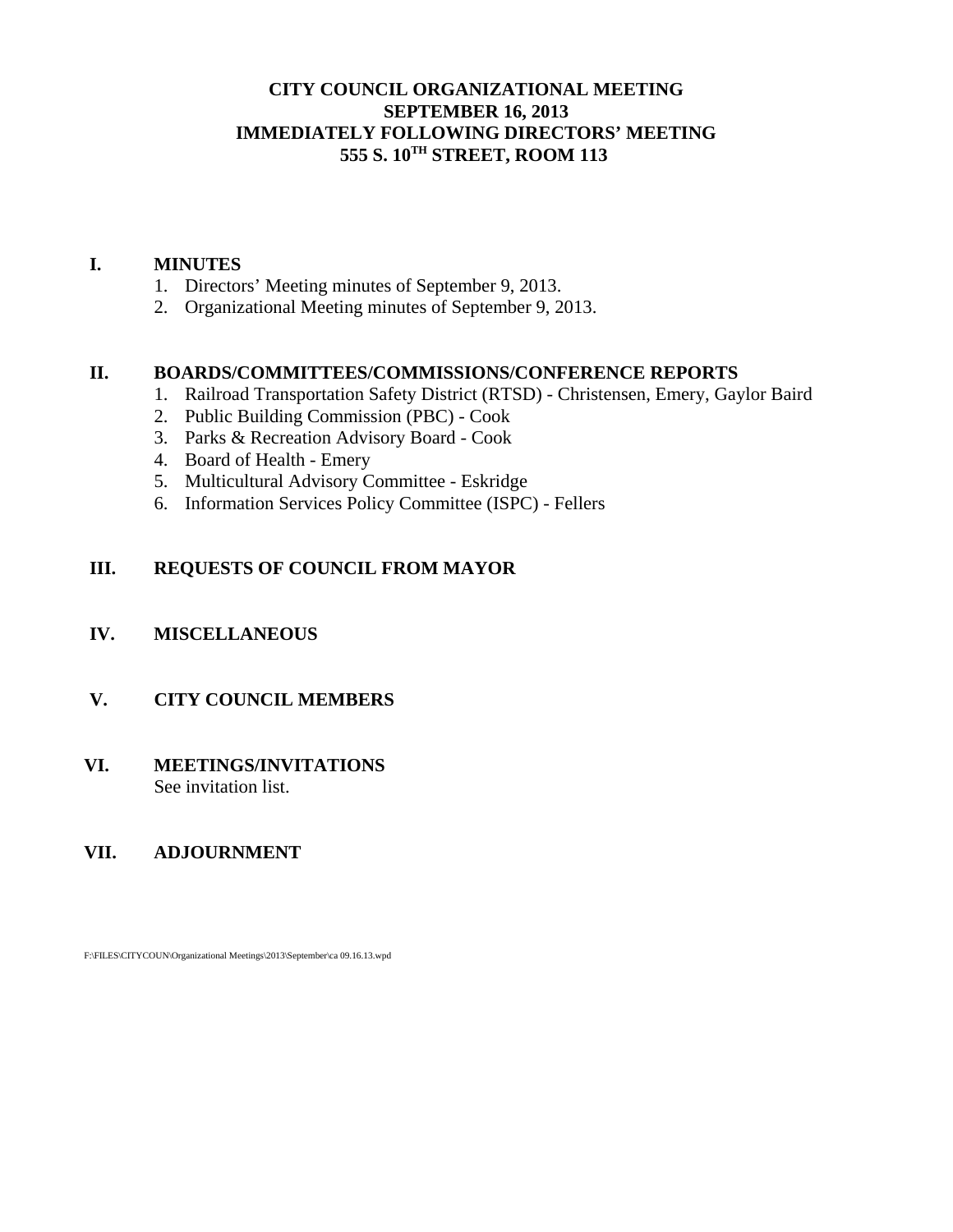### **MINUTES CITY COUNCIL ORGANIZATIONAL MEETING SEPTEMBER 16, 2013 IMMEDIATELY FOLLOWING DIRECTORS' MEETING 555 S. 10TH STREET, ROOM 113**

| <b>Present:</b> | Carl Eskridge, Chair; Doug Emery, Vice Chair; Leirion Gaylor Baird; Trent Fellers; Roy<br>Christensen; and Jon Camp |
|-----------------|---------------------------------------------------------------------------------------------------------------------|
| Absent:         | Jonathan Cook                                                                                                       |
| Others:         | Rick Hoppe, Chief of Staff; Rod Confer, City Attorney; and Mary Meyer, Council<br>secretary                         |

Chair Eskridge opened the meeting at 2:20 p.m. and announced the location of the Open Meetings Act.

### **I. MINUTES**

1. Directors' Meeting minutes of September 9, 2013.

2. Organizational Meeting minutes of September 9, 2013.

The above minutes electronically presented to Council. With no corrections minutes placed on file in the City Council office.

### **II. BOARDS/COMMITTEES/COMMISSIONS/CONFERENCE REPORTS**

#### **1. Railroad Transportation Safety District (RTSD) - Christensen, Emery, Gaylor Baird**

Gaylor Baird stated they reviewed the budget, putting forward final approval. No changes as the RTSD stated what they realistically expected the levy to be. Christensen added and they stayed with the decision. Emery commented they originally wanted a 2.6% levy, but we fought for projects which they thought they could do. They knew they weren't going to do 2.6% after previously discussing. If making a budget do on what you believe will be achieved. They were willing and came in at 1.3%, making everyone happy. Obviously, if doing all the jobs needed, would love 2.6% but have to achieve with the resources we possess.

Emery stated, penciled in projects we might do, amount of starting money, saving or holding back through 2022. Includes the South Beltway,  $33<sup>rd</sup>$  and Cornhusker Streets, and the  $35<sup>th</sup>$  and Adams corners. Gaylor Baird stated the figures shown based on cash flow projections presuming the traditional levy of 2.6 cents. Not clear it projected. Emery commented the County stated it was their intent, and we'll give the benefit of doubt. Will we get there as fast as projected? Don't know. Also discussed the quiet zone starting in Waverly on Saturday night. Went reasonably well the first two days. We do have a quiet zone in planning but probably 18 months away of having one in Hickman.

Camp asked regarding the South Beltway money, is there an estimate of what is allocated for railroads? Emery replied yes, believing close to \$8 million, counting bridges and crossings, what we can deal with.

Christensen stated there was a discussion about paying the money every year, as it became available, to the State. Felt a consensus of we'd rather hold onto, putting in a reserve, and then turn over to the State.

Emery added the World Herald had an article on the railroad's feelings about quiet zones. They're not really thrilled. Federal law requires and feel the railroad goes along begrudgingly, and part of the reason quiet zones take a long time. Sometimes 24 to 36 months to complete.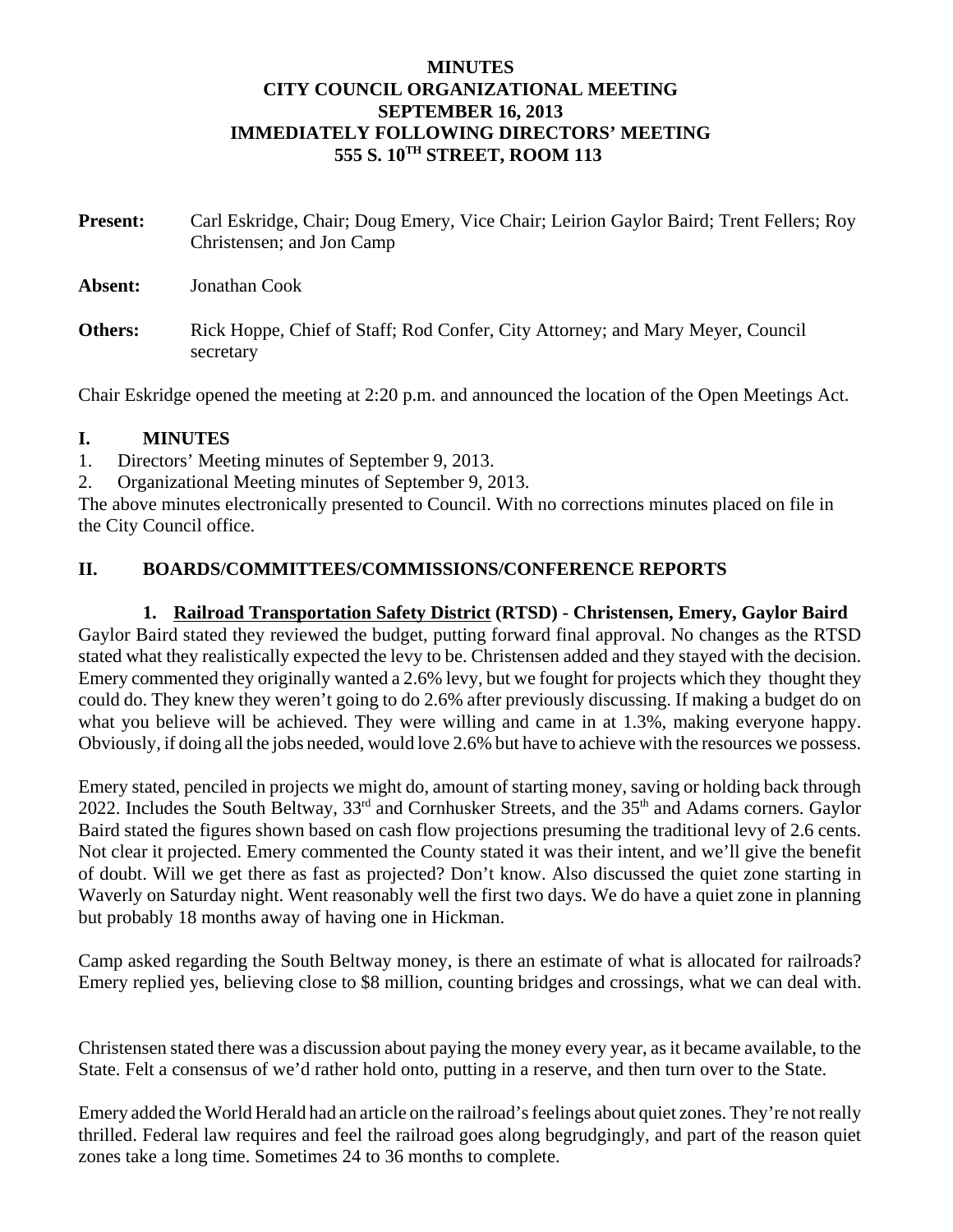Eskridge had heard the possibility of opening, or expanding, the track in the south part of Lincoln. Emery replied really know nothing. Obviously it would be problematic due to the fact it parallels Highway 2. With the fact we intend to widen 56th, it may be difficult to travel with trains on the track, especially at rush hour. Come to Cornhusker Highway and observe how difficult it is to go south during the rush hour with a train.

# **2. Public Building Commission (PBC) - Cook**

Councilman Cook absent. Confer stated the PBC will be purchasing chairs for room 113 and the Chambers. Council was to check out the possible new chairs, which are the same as the ones in the personnel conference room. The County Board agreed on the chairs and if Council likes they will purchase. The old chairs will go to the Mayor's conference room.

Camp asked if they have the ability to rise higher, which often we don't have on chairs? Confer believed so, and adjustable in several different ways. Short discussion.

# **3. Parks & Recreation Advisory Board - Cook**

Councilman Cook absent.

# **4. Board of Health - Emery**

Emery stated they received presentations from Health Board members. One presentation on administering inspections of daycares and privately owned daycares. Items we're doing as we try to improve are fairly extensive, rigid investigation/inspection of daycares to make sure there are items like changing areas and separate sinks from kitchen areas. Items which possibly don't come up if you do everyday, but if pointed out how much better and how it reduces the amount of disease. Especially diseases transmitted by not washing hands. Discussed many daycares requiring washing hands as soon as anyone arrives. The child cannot enter unless they wash their hands, preventing bringing in germs.

The Board of Health has a program with federal dollars, and using to look at driving the number of social diseases down. Looking at how we control the spread of disease locally we have the ability to drive most down, but social disease difficult to make as big a difference. The Board will try different methods. A State law passed which allows doctors to distribute medicine for a partner without the partner coming in. The hope is it takes some pressure off people having to come in and be identified. It is easy not to talk about social diseases, but the fact is we see approximately 100 people a month with a social disease. Very hard to eliminate. Gaylor Baird stated often can lead to infertility. Emery commented with the age group involved believe they think it won't happen to them. Trying to get involved individuals the education and information needed on how to control with medicine.

# **5. Multicultural Advisory Committee (MAC) - Eskridge**

Eskridge stated the MAC met and had an extensive discussion on Committee representation. Current members are leaders in different cultural communities in our large community, with different perspectives. Do express appreciation to our leaders for continuing through the long selection process.

Camp asked what are the membership concerns? Eskridge replied some members recently resigned because of job responsibilities, and we need to replace. Looking to have all community segments represented. Camp asked what ethnic groups under-represented? Eskridge stated now do not have any Sudanese. The current chair is Persian but no recent immigrants from areas like Iraq. We have Indian but not other Asian representation.

# **6. Information Services Policy Committee (ISPC) - Fellers**

Fellers stated they received an update on the Voip conversion. Parks and Rec will be the next to receive the functionality, with October the timeframe. Now inundated with the jail, spending most of their time there.